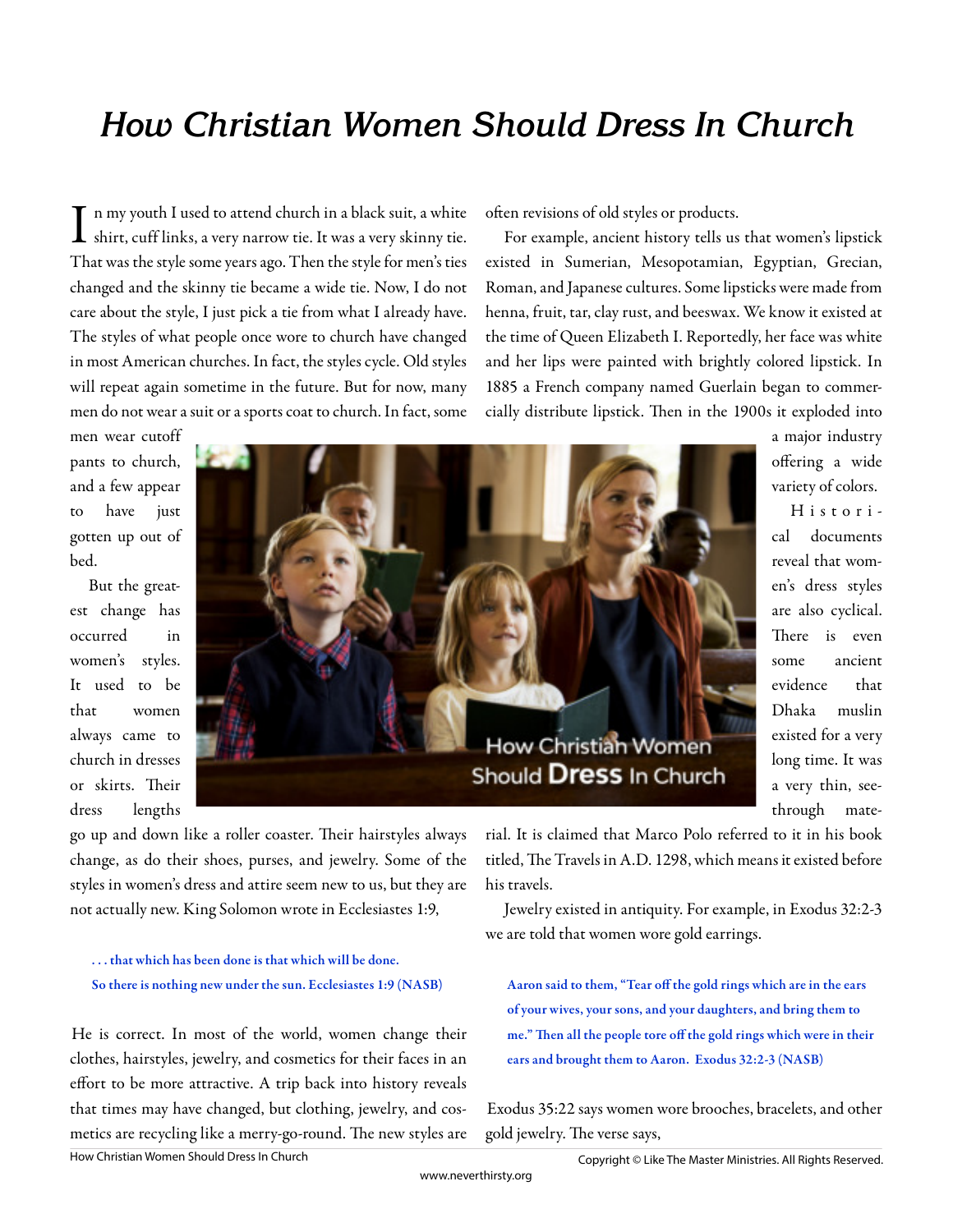Then all whose hearts moved them, both men and women, came and brought brooches and earrings and signet rings and bracelets, all articles of gold; so did every man who presented an offering of gold to the LORD. Exodus 35:22 (NASB)

Genesis 24:22 also refers to gold bracelets. Ezekiel 16:8-11 reveals that women wore embroidered clothing, sandals of porpoise skin, fine linen and silk, as well as bracelets, necklaces, nose rings, earrings, and crowns.

Song of Solomon 1:10 indicates that women had ornaments in their cheeks. Chapter 4, verse 3 seems to suggest that Solomon's bride may have worn lip coloring, and rouge. Verse 10 refers to some type of perfume. 2 Kings 9:30 and Jeremiah 4:30 also indicate that women painted their eyes. Proverbs 31:22 refers to purple linen garments. Jeremiah 4:30 also refers to scarlet dresses.

Psalm 45:13 refers to a king's daughter having a dress interwoven with gold.

The King's daughter is all glorious within; Her clothing is interwoven with gold. Psalm 45:13 (NASB)

It must have looked exquisite. Now it is important to notice that all of these articles and items not only existed in the past but are used today. Solomon was correct when he said there is nothing new under the sun. There is nothing new for us here on planet earth.

Now why do women wear all of these? Jeremiah 4:30 tells us the obvious. Women do this to make themselves appear beautiful—to be attractive. We understand men and women wanting to be attractive to a future wife or husband. We understand men and women wanting to be attractive to other people and not for sexual reasons. We are usually drawn to people we think are beautiful or handsome. So, we fix our hair, put on attractive clothes, and maybe add jewelry so that we have a good appearance.

**Our Study — 1 Timothy 2:9-10.** But how are we to dress in church? That is the subject of our study today from 1 Timothy 2:9-10. The passage says,

Likewise, I want women to adorn themselves with proper clothing, modestly and discreetly, not with braided hair and gold or pearls or costly garments, but rather by means of good works, as is proper for women making a claim to godliness. 1 Timothy 2:9-10 (NASB)

The passage can be outlined in three sections. The first section is "Women's Proper Worship Attire" (verse 9a, c). The second section is "Women's Proper Worship Attitude (verse 9b), and the third section is "Women's Proper Claim to Godliness" (verses 10).

**Women's Proper Worship Attire (v.** 9a, c). We will start with verse 9. This verse is about women's proper attire in worship. But we will skip the phrase "modestly and discreetly" and discuss it later. Here is the first section. It says,

Likewise, I want women to adorn themselves with proper clothing . . . not with braided hair and gold or pearls or costly garments . . . 1 Timothy 2:9 (NASB)

The word "likewise" in this verse refers back to verse 8. In verse 8 Paul said,

## Therefore I want the men in every place to pray . . . 1 Timothy 2:8a (NASB)

The Greek word for "I want" is *boulomai*. It is better understood as a combination of a desire with an implied command. Therefore, the word "likewise" refers us back to Paul's command about how men are to worship. This helps us understand that Paul is going to tell women how they are to conduct themselves during the church service or in a Bible study.

Adorn Themselves. This helps us understand that Paul was giving a command when he said, "I want women to adorn themselves with proper clothing." The Greek word for "adorn" is *kosmeo*. From this word we get the English word "cosmetics." But this word does not mean "cosmetics." The word "is a technical military term for the placing of a host or the ordering of combatants."<sup>1</sup> The word generally means "to bring to

<sup>1.</sup> Hermann Sasse, "Κοσμέω, Κόσμος, Κόσμιος, Κοσμικός," ed. Gerhard Kittel, Geoffrey W. Bromiley, and Gerhard Friedrich, Theological Dictionary of the New Testament (Grand Rapids, MI: Eerdmans, 1964–), 867.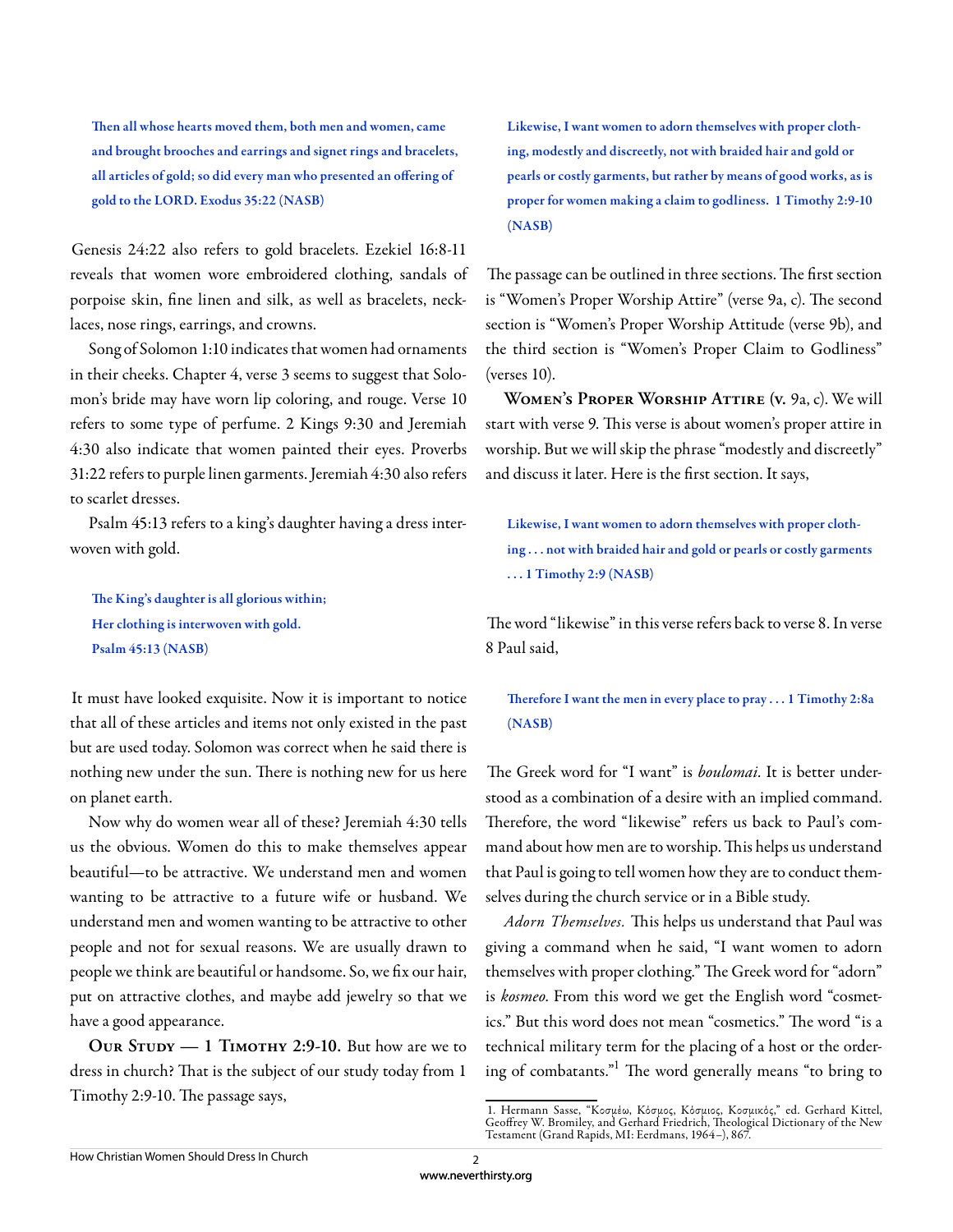order." Paul is not just telling women how to conduct themselves during a worship service in the church, but also in a general sense. Now it is important to notice that what follows is not just the teaching of the apostle Paul. It is from our Lord. Therefore, our Lord is commanding women about how to arrange or order their external appearance when they come to worship or are in a Bible study.

*Proper Clothing.* Next, Paul says that women are to arrange or order themselves by having "proper clothing." The Greek word for "proper" is *kosmios*. The word is best understood as a combination of "self-controlled" and "honorable."<sup>2</sup> It is a picture of someone who is honorable because of their self-controlled behavior.

The next word that Paul uses is "clothing." The Greek word is *katastole*. It refers to both the clothing and the behavior of the individual. That is, the clothing reflects the individual's conduct. Her character determines her behavior and affects the clothes she chooses to wear.

If we combine "proper" and "clothing" we have a woman who is dignified or honorable in her clothes, and her behavior matches how she dresses. She is an example of a woman who is controlled and not wild, careless, or frivolous. If she is not a habitually lazy woman, then her clothes will reveal she is not lazy. Edmond Hiebert offers this helpful comment about Paul's command.

. . . Say what some will about Paul, he here states that women are to dress in good taste when they arrive to attend church. . . . Slovenliness in dress and appearance is unbecoming a Christian woman. 3

#### We should add quickly, the same is true for men.

Costly Jewelry. Then Paul talks about women's hair and jewelry. He has already said,

Likewise, I want women to adorn themselves with proper cloth $ing...$ Now he adds,

2. Ibid. p 896.

3. D. Edmond Hiebert. First Timothy. Moody Press. 1957. p. 58.

How Christian Women Should Dress In Church

## ... not with braided hair and gold or pearls or costly garments ... 1 Timothy 2:9 (NASB)

The Greek word for "braided hair" is *plegma*. It refers to hair that has been intertwined, woven, or braided. Paul is not saying that a woman must have straight and unkept hair. He is not saying women cannot style their hair. Paul is referring to elaborate hairstyles and to very expensive jewelry. He is referring to styles that are designed to attract attention and to flaunt wealth.

The Greek words for "gold," "pearls," and "costly garments" have the same meaning as the English words. Notice his emphasis on expensive jewelry. He is not saying that women cannot wear rings, earrings, brooches, and other jewelry. Paul is describing very costly and elaborate hairstyles, jewelry, and garments. Now we have already learned that women wore a wide variety of jewelry in the Old Testament. This helps us understand that Paul is condemning hairstyles, jewelry, and clothing that draws inappropriate attention to women from men and even from other women. But, this does not mean that wives cannot wear seductive clothing for their husbands in privacy. The point is that women can have braided hair today, wear jewelry, but they should avoid that which draws inappropriate or improper attention to themselves. For even in Isaiah 3:16-24, God condemned women for wearing elaborate and seductive attire. The point is that she must not seek to attract attention.

Maybe a good illustration is that we were once in a church, where many women would buy new clothes to wear on Easter Sunday morning to church. This happened every year. Then on Easter morning the women arrived in their fancy hairstyles, new hats, new clothes, and new shoes. The women looked at each other, and talked about one another's clothes. The men looked at the women too! It was a fashion show. Easter Sunday for some women was more about new clothes than the resurrection of Jesus Christ. Th at is a good illustration of what concerned Paul. The woman were attracting attention to themselves. They wanted other women to notice them and hopefully the men.

Philo, an ancient Jewish writer, lived about 20 B.C. to A.D. 50. During that time he wrote a document called, The Sacri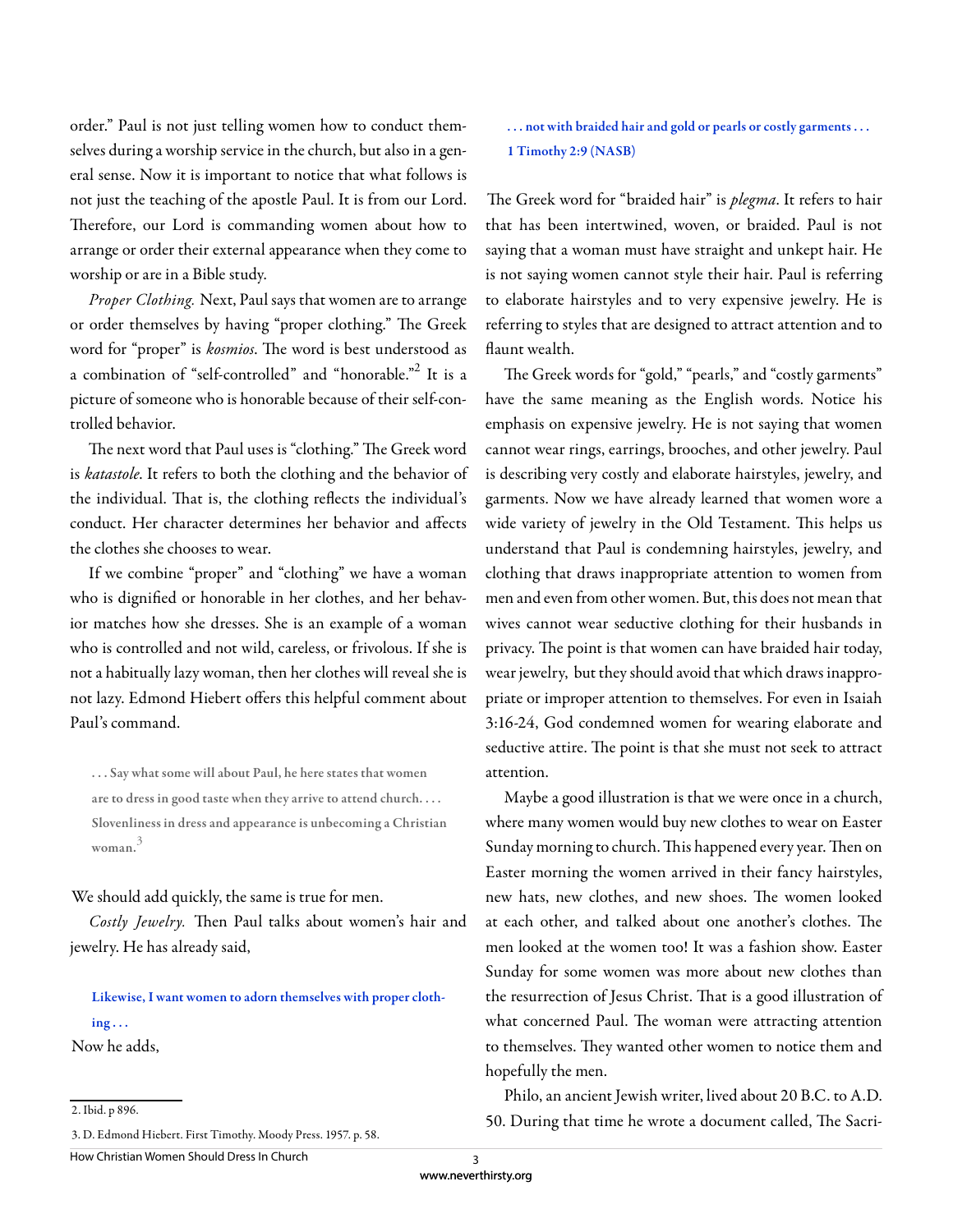fices of Abel and Cain. In this document he describes the dress of prostitutes. Listen for the various types of hairstyles, jewelry, and expensive clothes they wore in his time. Philo wrote,

Accordingly, the one comes to us luxuriously dressed in the guise of a harlot and prostitute, with mincing steps, rolling her eyes about with excessive licentiousness and desire, by which baits she entraps the souls of the young, looking about with a mixture of boldness and impudence, holding up her head, and raising herself above her natural height, fawning and giggling, having the hair of her head dressed with most superfluous elaborateness, having her eyes pencilled, her eyebrows covered over, using incessant warm baths, painted with a fictitious colour, exquisitely dressed with costly garments, richly embroidered, adorned with armlets, and bracelets, and necklaces, and all other ornaments which can be made of gold, and precious stones, and all kinds of female decorations; loosely girdled, breathing of most fragrant perfumes, thinking the whole market her home; a marvel to be seen in the public roads, out of the scarcity of any genuine beauty, pursuing a bastard elegance.<sup>4</sup>

This is an amazing description. Frankly, I was surprised when I read this from Philo. He reveals that women at the time of Christ and the apostles dressed as some women do today, including having their eyes penciled and colored.

The early church father, John Chrysostom (A.D. 347 -407) was preaching to his congregation from 1 Timothy 2:9- 10. Notice what he says about women's attire and makeup.

But what is modest apparel? Such attire covers them completely and decently, and not with superfluous ornaments; for the one is [decent] and the other is not. What? Do you approach God to pray with broidered hair and ornaments of gold? Are you come to a [dance]? to a marriage? to a [carnival]? There such [costly things] might have been seasonable: here not one of them is wanted. Thou are to come to pray, to ask pardon for your sins, to plead for your offences, beseeching the Lord, and hoping to render him propitious to you. Why do thou adorn thyself [this way]!

And if [Paul] would remove those things which are only the indications of wealth, as gold, and pearls, and costly array; how much more those things which imply studied ornament, as painting, coloring the eyes, a mincing gait, the affected voice, a languishing and wanton look; the exquisite care in putting on the cloak and bodice, the nicely wrought girdle, and the closely-fitted shoes?<sup>5</sup>

What have we learned? Paul's command about a woman's appearance transcends culture. It does not apply just to the culture of Paul's day. It is obvious from our historical sketch that some women have always wanted to be the winner of a beauty contest, even at church. This was true in the Old Testament, during the time of Christ and the apostles, during the era of the early church fathers, and today.

**Women's Proper Worship Attitude (v.** 9b). So, how should a woman dress? We have been given only part of the answer. The two words "modestly and discreetly" give us the other part of the answer. They are found in the middle of verse 9, which says,

Likewise, I want women to adorn themselves with proper clothing, modestly and discreetly, not with braided hair and gold or pearls or costly garments . . . 1 Timothy 2:9-10 (NASB)

The Greek word for "modestly" is *aidos*. It has a moral sense. In this verse, it has a sense of shame if the woman violates the Lord's command that has been given here. The Greek for "discreetly" is *sophrosyne*. It refers to "moderation," or "self-control." The word can also be defined as "to rein in all sexual passions." This means that a woman must control her own sexual desires to attract men when at church or in a Bible study. The point is, failure to act modestly results in shame. Failure to be discreet reveals a lack of personal self-control. In addition, she must avoid stirring the sexual passions of men. She must avoid being a stumbling block (Matthew 18:7-8). Imagine, a man trying to worship God and learn the Word of God with an immodest and overtly sexy woman nearby. They will not be able to worship in spirit and truth (John 4:23-24).

But it is okay for a wife to dress seductively for her husband

. . .

<sup>4.</sup> Philo. The Sacrifices of Abel and Cain. V. 21. C. D. Yonge. The Works of Philo. Hendrickson Publishers.193. p. 96.

<sup>5.</sup> John Chrysostom. Homily VIII. Homilies on Timothy (1 Timothy 2:8-10). Nicene and Post-Nicene Fathers. Hendricksen. 1995, p 433.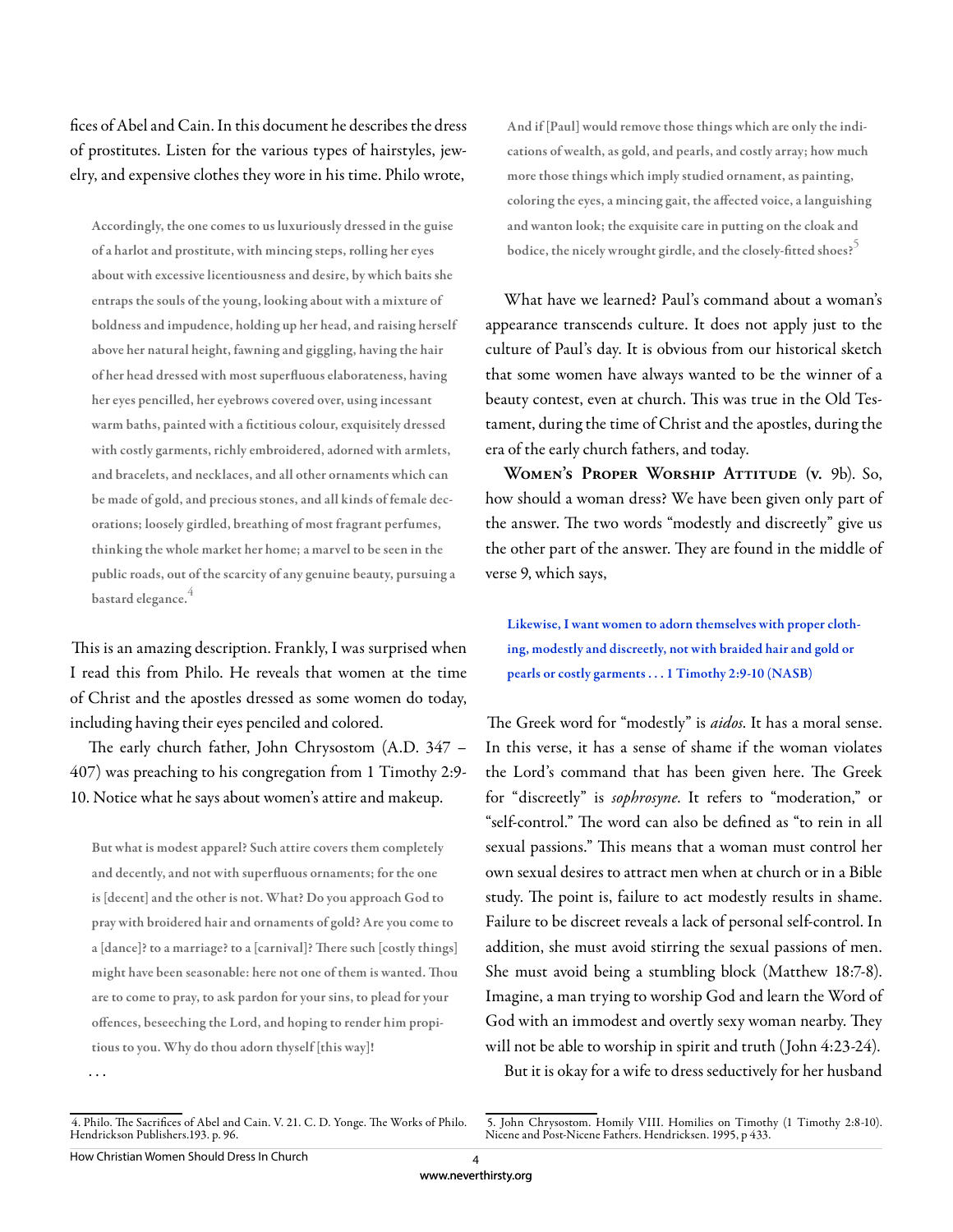at home, just as Solomon's wife did (Song of Solomon 1:10- 11; 4:1, 4, 11). It may be okay to dress up for a restaurant, the music hall, or a wedding with jewelry and expensive clothes. It all depends upon the situation and the heart attitude of the woman. But it should always be with modesty and the correct heart-attitude.

**Women's Proper Claim to Godliness (v.** 10). Verse 10 adds to the command in verse 9. It says a woman must order or arrange herself with modesty and discreetly,

. . . by means of good works, as is proper for women making a claim to godliness. 1 Timothy 2:10 (NASB)

That is, she is to give herself to good works, and not to becoming the stunning sensation at church.

Dr. J. Vernon McGee made this great statement in his commentary on this passage,

I want to make it clear that I feel that a woman should dress as nicely as she possibly can. There is nothing wrong with a woman dressing in a way that is appealing to her husband (or, if she is single, to a man). I have made this statement before, and one lady wrote me in reaction to it:

I never thought I'd see the day when I would feel a need to take you to task over anything. Usually I agree with you on everything that you say. But on Friday morning in your last study on Proverbs, I guess you hit a raw nerve. You were admonishing young men on choosing a wife, and you said, "First of all, make sure she's a Christian." I agree with that. Then you said, "And if possible, choose a pretty one." Really, Dr. McGee, do you think that's quite fair? After all, there are far more plain, ordinary-looking girls and women than really pretty ones, and pray tell, where would they be if men chose only pretty ones? I happen to be one of those plain, ordinary-looking women, and I'm so glad my husband didn't choose one of the pretty ones, or I'd have missed out on twenty-five years of happy married life. I'm not really angry with you. How could I be when you've taught me so much of the deep truths of God's Word? I just wanted you to know that I think you ought to say a little something for us women whom the Lord did not choose to bless with physical beauty.

I want to say something to that woman and to others: Have you ever stopped to realize that when your husband fell in love with you he thought you were beautiful? Yes, he did. I shall never forget the night that I met my wife. It was a summer night in Texas, and we were invited to the home of mutual friends for dinner. Frankly, these friends were trying to bring us together. I didn't want to go because I had an engagement in Fort Worth that night. My wife didn't want to go because she was going with another fellow! But that night when I saw her - I never shall forget her dark hair, her brown eyes-there in the candlelight. I looked at her, and I fell in love with her. I proposed to her on our second date, and the reason I didn't propose on that first date was that I didn't want her to think I was in a hurry!

I have a notion that your husband thought you were beautiful also, and there is nothing wrong in dressing in a way to be attractive to your husband. But when you go to God in prayer, you do not need that outward adornment. You need the inward adornment.<sup>6</sup>

#### And John MacArthur makes this helpful comment,

Women are to exercise control so that neither their passions nor anyone's are excited.

**Conclusion.** We must remember what the apostle Peter wrote to women in 1 Peter 3:3-4. He said,

Your adornment must not be merely external — braiding the hair, and wearing gold jewelry, or putting on dresses; but let it be the hidden person of the heart, with the imperishable quality of a gentle and quiet spirit, which is precious in the sight of God. 1 Peter 3:3-4 (NASB)

So our Lord wants women to dress in good taste as becomes a godly woman. She is to give herself to good works and adorn herself on the inside with a gentle and quiet spirit. That is pre-

<sup>6.</sup> J. Vernon McGee. 1 Corinthians through Revelation. Thru the Bible. Thomas Nelson Publishing. 1983. V. pp 439-440.

<sup>7.</sup> John MacArthur. 1 Timothy. The MacArthur New Testament Commentary. Moody Press. 1995. p. 82.